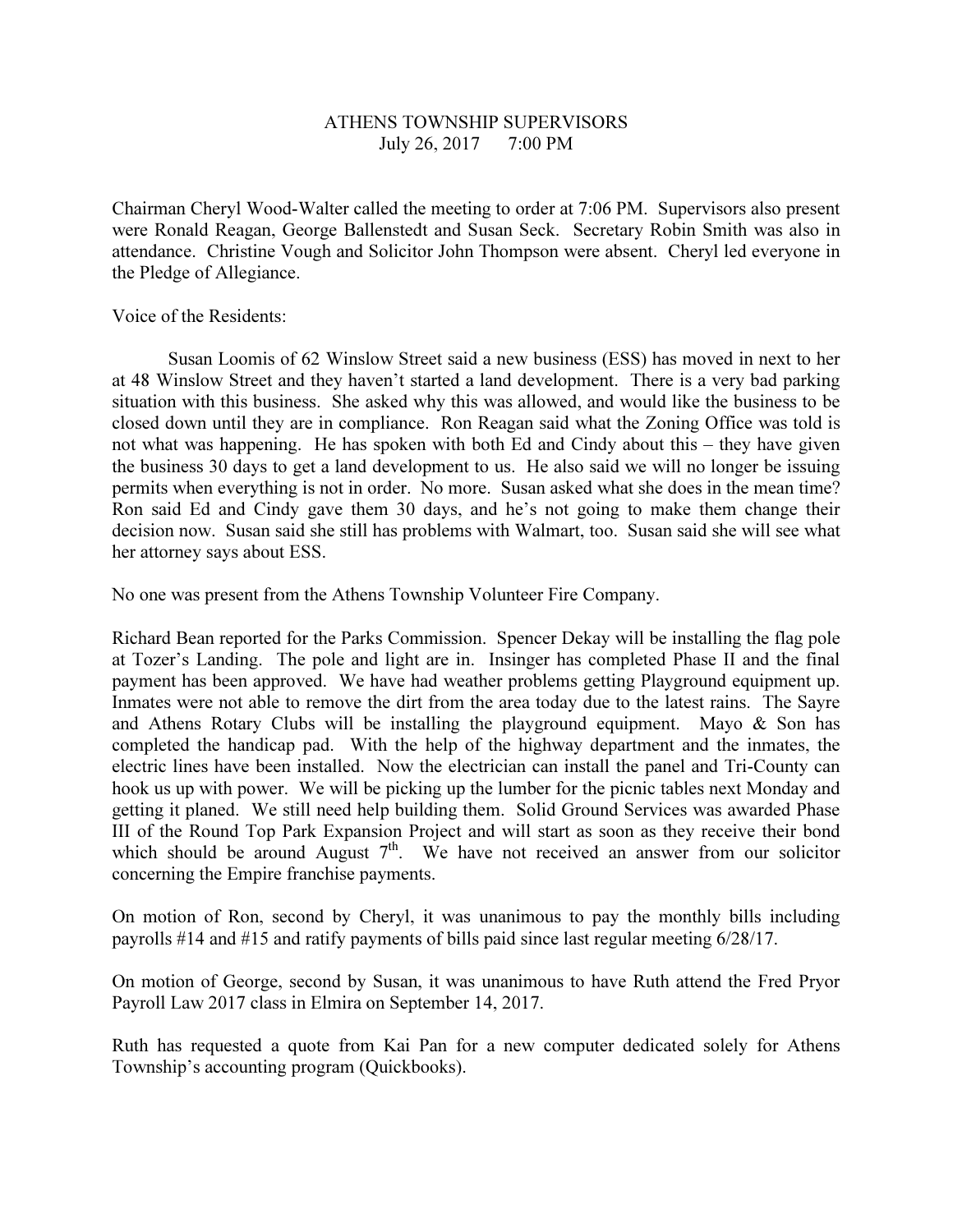Page Two Athens Township Supervisors July 26, 2017

Marion Carling was present for Planning Commission, and presented the Tiffany/Brett Merritt 2 lot subdivision at 1102 Macafee Road for review. All deficiencies have been met, and Planning Commission is recommending preliminary and final plan approval. On motion of Ron, second by George, it was unanimous to grant preliminary and final plan approval to this subdivision, and to approve, sign and execute the Component II sewage module.

Next was the Williams Toyota Phase II land development. David Adams was present for the applicant. He did not have any updated plans for the project, and nothing showing that deficiencies had all been addressed. On motion of Ron, second by Cheryl, it was unanimous to table this land development until our August  $30<sup>th</sup>$  meeting.

Planning Commission had sent a letter to the Board stating that their recommendation on the Jeff Paul proposed land development, "based on the Athens Township Zoning Hearing Board's Decision, did not require a formal land development application".

Ed had given Robin a Conditional Use application from Richard and Joan Czajkowski for a Senior Personal Care Home proposal at 82-84 Trinity Lane, Athens, PA. The Board set the date of the hearing as September 13, 2017 at 7 PM.

On motion of Ron, second by Cheryl, it was unanimous to accept the quote of Teledair in the amount of \$1400 for 4 cameras to be located in the shop garage, and monitored on the police system.

On motion of Cheryl, second by George, it was unanimous to adopt both RESOLUTION 2017- 05 adopting an updated Records Retention Schedule, and RESOLUTION 2017-06 as the form to use for disposition.

Robin reminded the Board of two upcoming webinars that we will be viewing here at our building: "It's Almost Budget Season...Are You Prepared" on August 16<sup>th</sup> and "Budgeting for Road Maintenance Activities" on August 23rd. Both will be held from noon to 1 PM.

Susan said the highway department is filling potholes, cleaning ditches and doing dust control. She said Hawbakers is coming tomorrow to look at the driveway tie-ins on Cole Street. Cole Street should be done towards the end of August.

On motion of George, second by Susan, it was unanimous to approve the minutes of July 19, 2017 as written. The minutes of June 28, 2017 were tabled until next month as there was not a quorum present that was in attendance at that meeting.

On motion of George, second by Cheryl, it was unanimous to accept the monthly reports as presented.